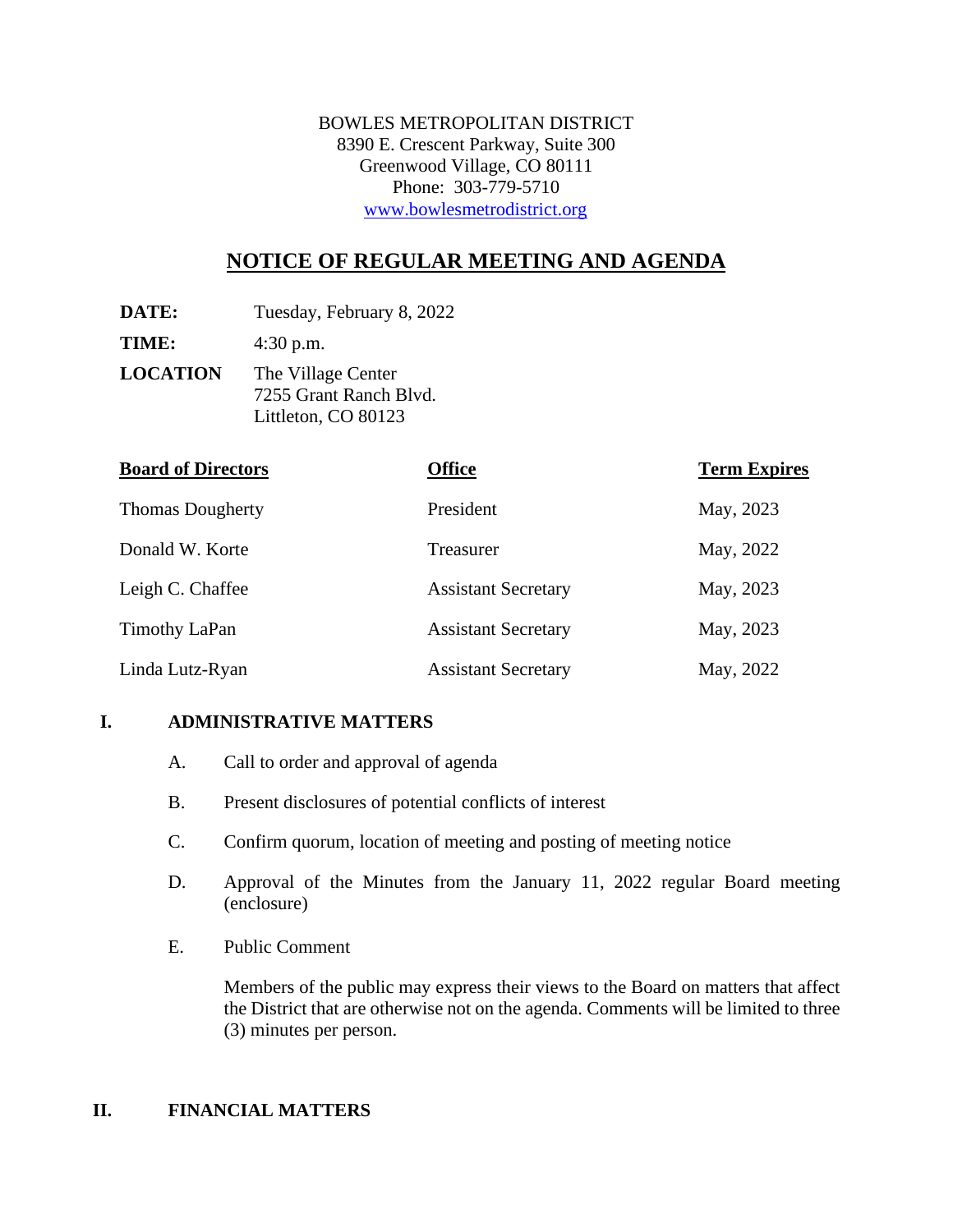- A. Review and consider approval of December 31, 2021 Financial Statements (to be distributed)
- B. Review and consider approval of claims in the amount of \$83,117.67 (enclosure)
- C. Other

### **III. MANAGER MATTERS**

- A. Operational Updates and Action Items
	- 1. Landscape:
		- a. Update on Hydro Systems KDI project and irrigation mapping.
	- 2. Davey Tree:
		- a. General Update
	- 3. Park Update:
	- 4. Signage Update:
		- a. Informational signs Blue Heron Park and Sunset Park (enclosure)

### 5. Isthmus Park Signs:

- a. Isthmus Park informational signs Exhibit Plan (enclosure)
- b. Review and consider approval of Isthmus Park Entry Sign proposal from Pannier Graphics in the amount of \$1,803.00 (enclosure)
- c. Review and consider approval of Interpretive Signs proposal from Pannier Graphics in the amount of \$10,269.00 (enclosure)
- d. Review project schedule (enclosure)

#### 6. Website Updates

- a. Update on current website provider (enclosure)
- b. Review and consider approval for CliftonLarsonAllen LLP to prepare and maintain District Website (enclosure)
- c. Review and consider approval for Heatherly Creative, LLC proposal to prepare and maintain District Website (enclosure)
- B. Other